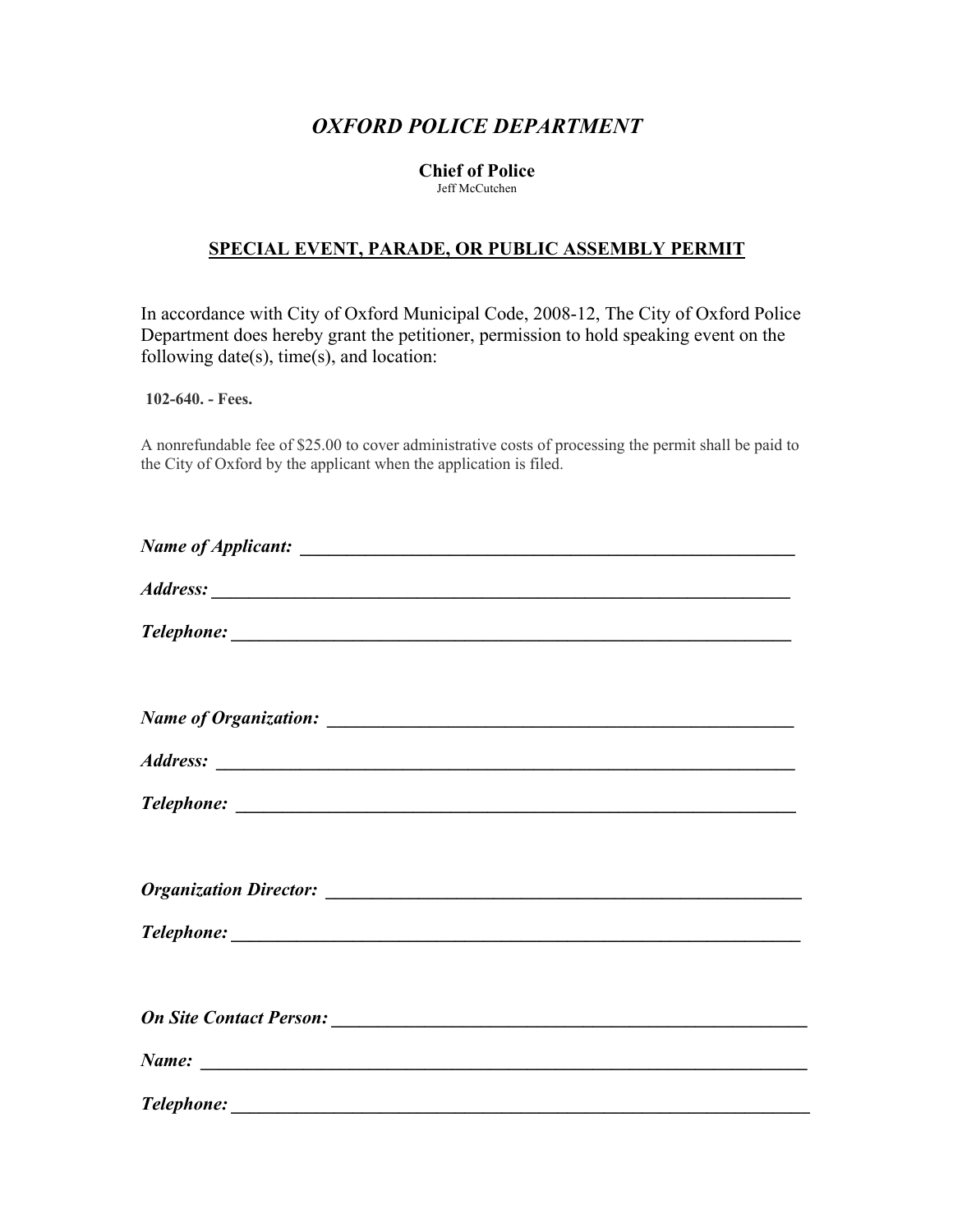| <b>Requested Date(s):</b>     |  |  |
|-------------------------------|--|--|
| Requested Time(s):            |  |  |
| <b>Requested Location(s):</b> |  |  |
| <b>Type of Event:</b>         |  |  |

*Designation of any Public Facilities and / or Equipment to be utilized:*

*Detailed Route Information, Start to Finish:*

| Spacing Intervals to be maintained between units of such parade or assembly: |  |
|------------------------------------------------------------------------------|--|
| Area/Width of Street, Sidewalk, or Public Area to be used by event:          |  |
| <i>Expected Number of Participants and/or vehicles, animals, etc.:</i>       |  |
| <b>Number of expected Spectators:</b>                                        |  |
| <b>Assembly Point and time of Participants:</b>                              |  |